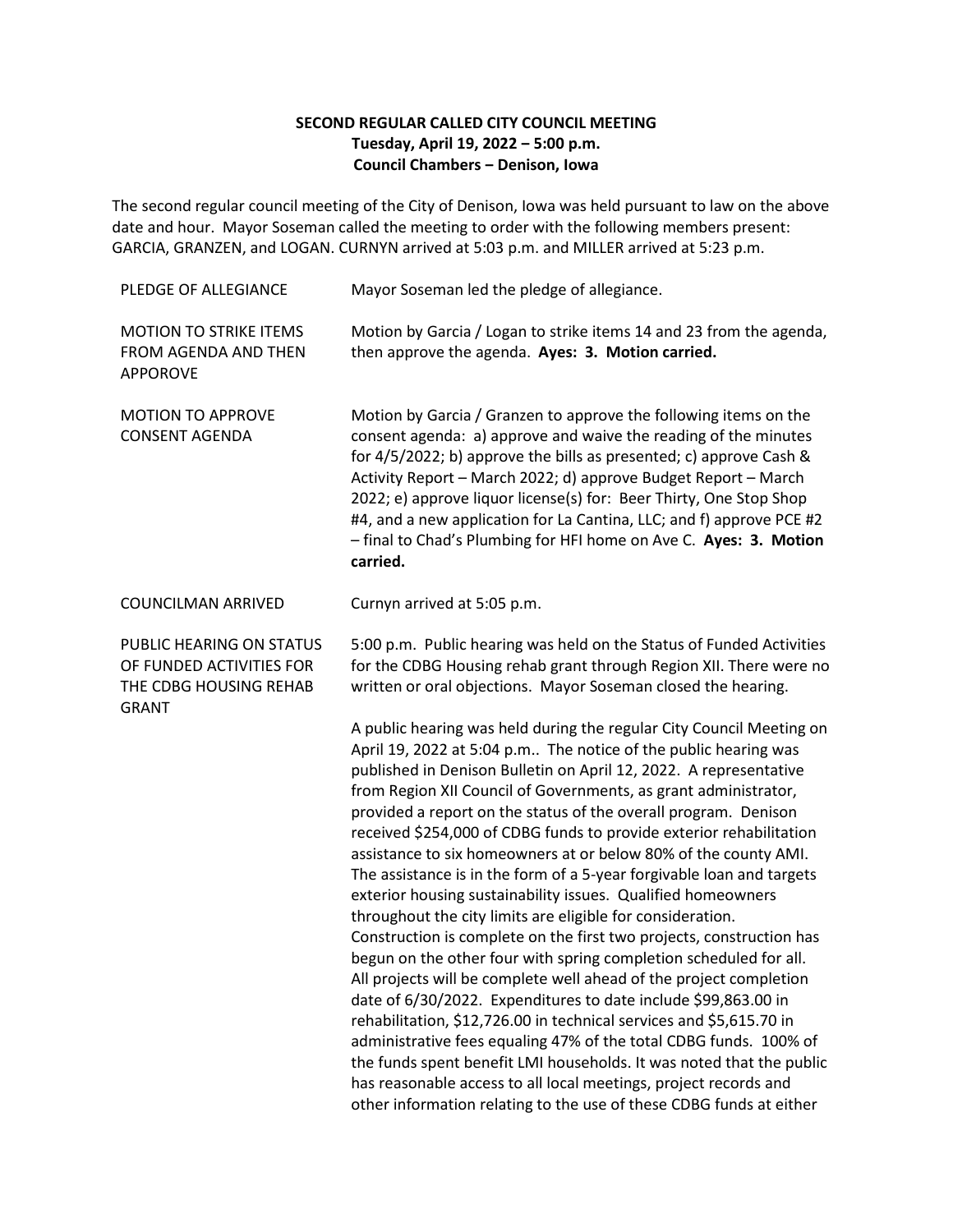| PUBLIC HEARING CONTINUED                                                                     | Denison City Hall or at the Region XII Council of Government<br>building. No written or oral objections or comments were received.<br>Mayor Soseman closed the hearing at 5:06 p.m.                                                                                                                                                                                                                                                                     |
|----------------------------------------------------------------------------------------------|---------------------------------------------------------------------------------------------------------------------------------------------------------------------------------------------------------------------------------------------------------------------------------------------------------------------------------------------------------------------------------------------------------------------------------------------------------|
| <b>CITIZEN INPUT</b>                                                                         | Jathan Chicoine from Home Base Iowa spoke about the steps<br>necessary for Denison to become a Home Base Iowa city. He is<br>working with Evan Blakely from the Chamber and Development<br>Council of Crawford County towards this goal. Home Base Iowa is a<br>central hub for veterans who want to relocate to Iowa. He asked for<br>the City to start thinking about incentives and opportunities for<br>veterans who would like to move to Denison. |
| PROCLAMATION HONORING<br><b>DENISON FFA MEMBERS</b>                                          | Mayor Soseman read a proclamation honoring the five Denison FFA<br>Members who earned their Iowa Degrees this year: senior Elizabeth<br>Cary, and juniors Kaya Auen, Payton Henningsen, Jaxon Paulsen, and<br>Madison Stephens.                                                                                                                                                                                                                         |
| MOTION TO APPROVE JILL<br><b>GRAEVE TO BOA</b>                                               | Motion by Granzen/Garcia to appoint Jill Graeve to the Board of<br>Adjustments to replace Kenny Davis. Ayes: 4. Motion carried.<br>Mayor Soseman expressed appreciation for Davis serving on the<br>Board of Adjustments for more than 35 years.                                                                                                                                                                                                        |
| <b>MOTION TO WAIVE FEES AND</b><br>APPROVE SIP & SHOP SPECIAL<br><b>EVENT PERMIT</b>         | Motion by Garcia/Granzen to waive all fees and approve Special<br>Event Permit for Sip & Shop on May 19, 2022. Ayes: 4. Motion<br>carried.                                                                                                                                                                                                                                                                                                              |
| <b>MOTION TO WAIVE FEES AND</b><br><b>APPROVE GET DOWN</b><br>UPTOWN SPECIAL EVENT<br>PERMIT | Motion by Grazen/Logan to waive all fees and approve Special Event<br>Permit for Get Down Uptown on June 3, 2022. Ayes: 4. Motion<br>carried.                                                                                                                                                                                                                                                                                                           |
| MOTION TO WAIVE FEES AND<br>APPROVE ROCK THE BLOCK<br><b>UPTOWN SPECIAL EVENT</b><br>PERMIT  | Motion by Logan/Curnyn to waive all fees and approve Special Event<br>Permit for Rock the Block on August 6, 2022. Ayes: 4. Motion<br>carried.                                                                                                                                                                                                                                                                                                          |
| <b>MOTION TO AMEND MINUTES</b><br>FROM 3/14/2022                                             | Motion by Granzen/Logan to amend minutes from March 15, 2022,<br>to read: "Motion Garcia/Curnyn to apply for Region XII's Down<br>Payment Assistance Program for 6 projects at \$5,500 each for a total<br>of \$33,000.00. The funds will be available for the entire term of the<br>HOME contract, if awarded." Ayes: 4. Motion carried.                                                                                                               |
| <b>MOTION TO APPROVE</b><br>RESOLUTION 2022-19 RE:<br>PROCUREMENT POLICY FROM<br><b>IEDA</b> | Motion by Granzen/Curnyn to approve Resolution 2022-19<br>approving an updated procurement policy from IEDA regarding<br>CDBG funding. Ayes: 4. Motion carried.                                                                                                                                                                                                                                                                                         |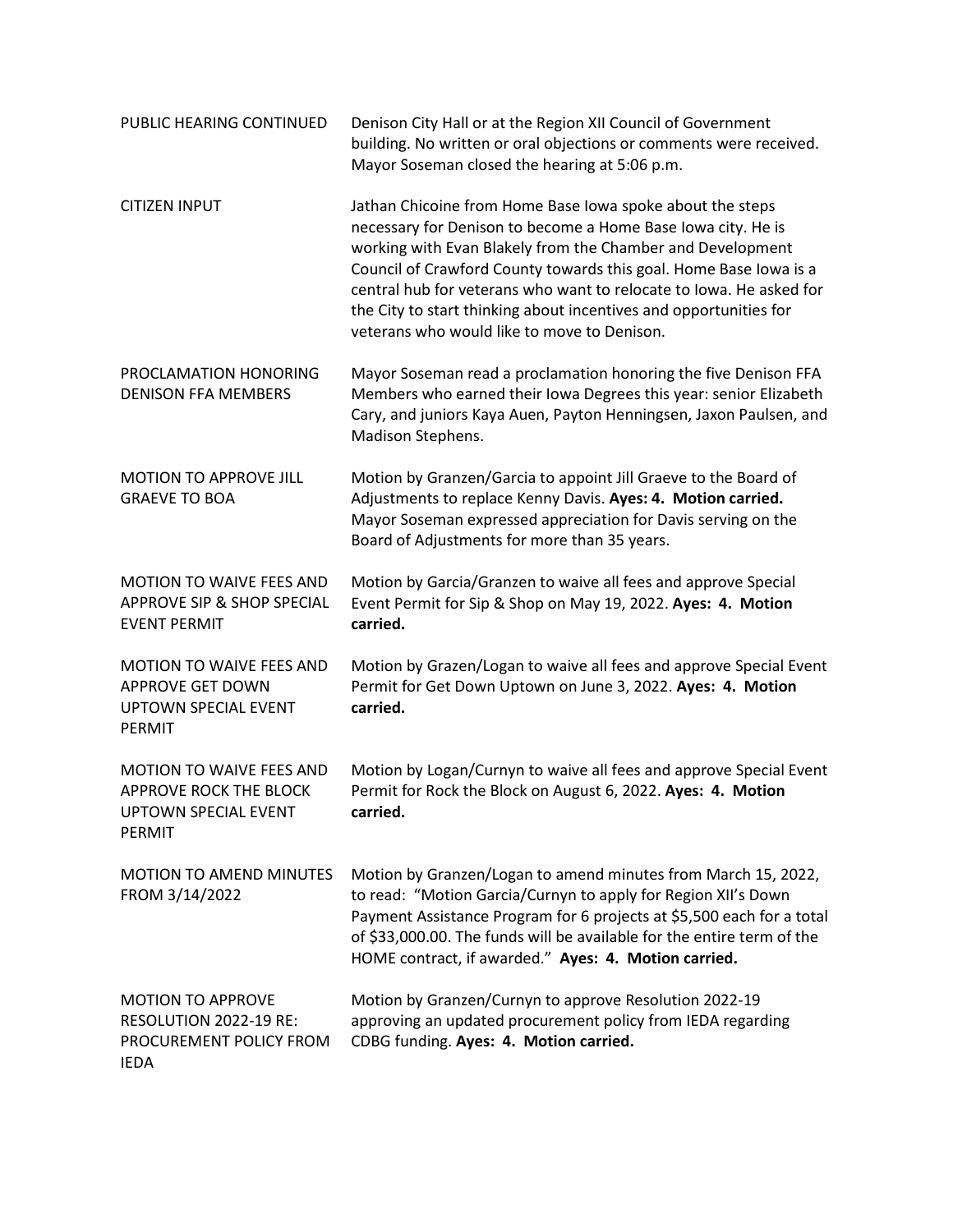| <b>MOTION TO APPROVE</b><br><b>DISCIPLINE POLICY</b>                           | Motion by Logan/Grazen to approve discipline policy to replace<br>Section 5 of the current personnel policy. Ayes: 4. Motion carried.                                                                                                                                                                                                                                                                                                                                                                                                                                                                                                                                            |
|--------------------------------------------------------------------------------|----------------------------------------------------------------------------------------------------------------------------------------------------------------------------------------------------------------------------------------------------------------------------------------------------------------------------------------------------------------------------------------------------------------------------------------------------------------------------------------------------------------------------------------------------------------------------------------------------------------------------------------------------------------------------------|
|                                                                                | Miller arrived at 5:23 p.m.                                                                                                                                                                                                                                                                                                                                                                                                                                                                                                                                                                                                                                                      |
| <b>MOTION TO APPROVE</b><br>DONATED LEAVE POLICY                               | Motion by Garcia/Logan to approve donated leave policy and<br>donated leave forms to be added to Section 6 of the current<br>personnel policy. Ayes: 4. Miller abstained. Motion carried.                                                                                                                                                                                                                                                                                                                                                                                                                                                                                        |
| <b>MOTION TO APPROVE FMLA</b><br><b>POLICY</b>                                 | Motion by Garcia/Curnyn to approve Family Medical Leave (FMLA)<br>policy to replace Section 20 of the current personnel policy. Ayes: 5.<br><b>Motion carried.</b>                                                                                                                                                                                                                                                                                                                                                                                                                                                                                                               |
| <b>MOTION TO APPROVE</b><br>REVISED AGREEMENT WITH<br><b>JIM JOHNSON</b>       | Motion by Logan/Garcia to approve the Development Agreement as<br>revised on March 30, 2022, with Jim Johnson. Ayes: 5. Motion<br>carried.                                                                                                                                                                                                                                                                                                                                                                                                                                                                                                                                       |
| <b>MOTION TO APPROVE</b><br>RESOLUTION 2022-20<br>SETTING PUBLIC HEARING       | Motion by Granzen/Garcia to approve Resolution 2022-20 setting<br>public hearing at 5:00 p.m. on Tuesday, May 17, 2022, to amend the<br>Urban Renewal Plan. Ayes: 5. Motion carried.                                                                                                                                                                                                                                                                                                                                                                                                                                                                                             |
| <b>MOTION TO APPROVE</b><br>RASMUSSEN MECHANICAL<br>SERVICES TO REPLACE BOILER | Motion by Garcia/Miller to approve the Rasmussen Mechanical<br>Services quote in the amount of \$154,258.00 to replace boiler, heat<br>exchangers, and controls at Aquatic Center. Ayes: 5. Motion<br>carried.                                                                                                                                                                                                                                                                                                                                                                                                                                                                   |
| <b>MAYOR REPORT:</b>                                                           | Soseman has been attending the insurance and city manager task<br>force meetings. She attended the Crawford County Board of<br>Supervisors meeting this morning regarding the use of the ARPA<br>funds and the proposed wellness center. Congressman Feenstra<br>toured the LMI house on Avenue C that is now for sale. On April 27,<br>Denison students will assist with spring landscaping throughout the<br>city with their community service program. She asked for consensus<br>from the council to use one of the proposed graphics from the<br>uptown improvement committee as a fundraiser, probably as t-<br>shirts. Consensus was to use the graphic for a fundraiser. |
| <b>CITY MANAGER REPORT:</b>                                                    | Crawford said that the insurance quotes are being reviewed by the<br>panel and will be on the May 3 agenda. The City has also asked for<br>preventative maintenance quotes that will be placed on the May 3<br>agenda for approval. City Manager interviews are on Saturday, with<br>department heads meeting with the candidates at the police<br>department and community leaders meeting with them at the fire<br>department.                                                                                                                                                                                                                                                 |